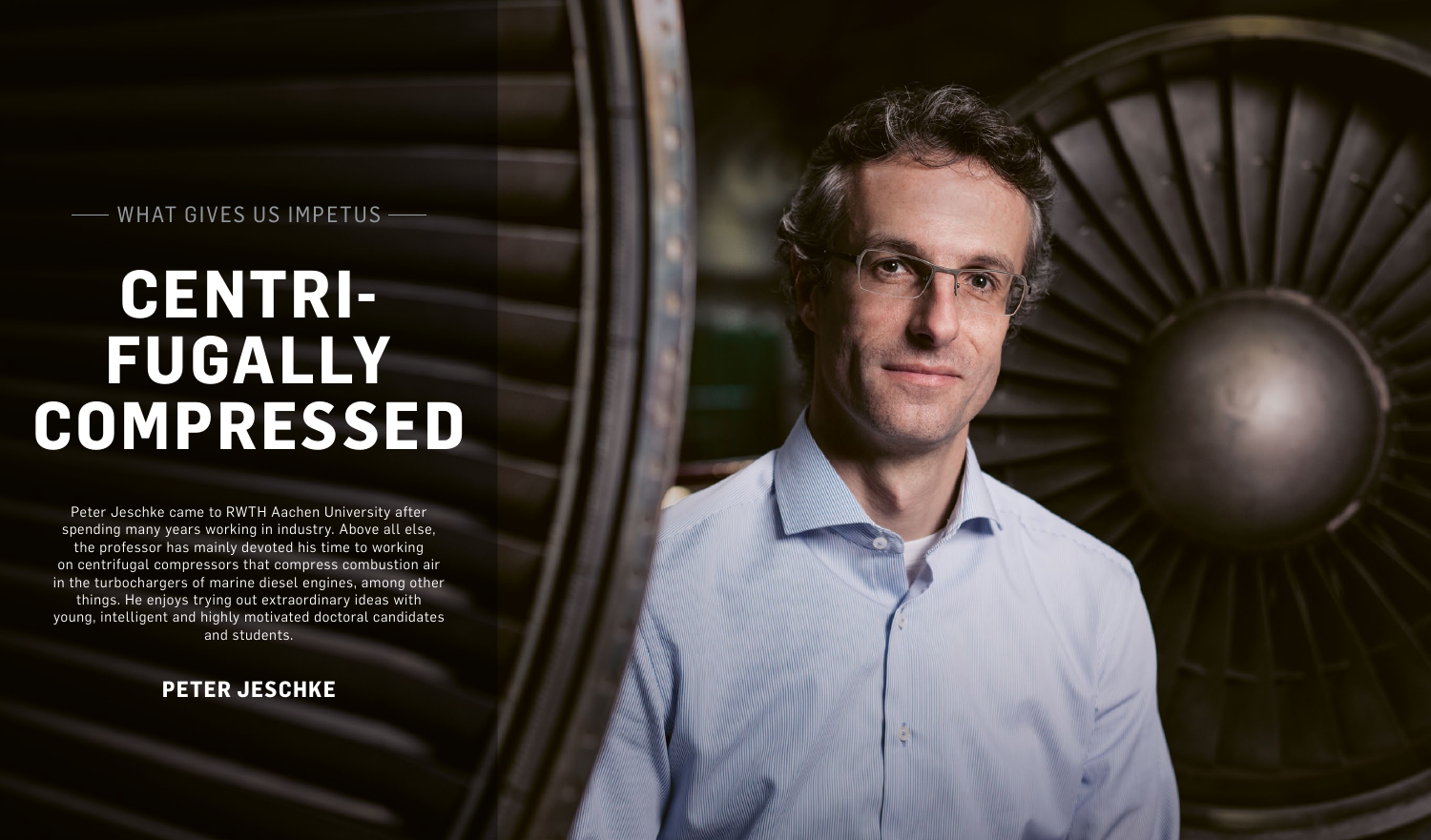In a machine hall at RWTH Aachen University, the world's first jet engines sit directly next to one another: the BMW 003 and Junkers Jumo 004 built in Germany and the British Rolls-Royce Derwent. The hall belongs to the Institute of Jet Propulsion and Turbomachinery. The head of the insti tute, Professor Peter Jeschke, points out the exhibits with a grand gesture. 'These here are the first mass-produced jet engines for aircraft,' he explains. 'They illustrate the different processes used to compress air.' The German engines used axial compression, which means that the air flows parallel to the axis of rotation and is generally compressed in nu -

merous compressor stages. 'This method later gained acceptance on aircraft, but was still rather risky and unstable in this early incarnation,' explains Jeschke. The British approached the task in an altogether more robust manner: they used a single-stage centrifugal compressor whose centrifugal force largely drove the airflow outwards in a stable manner, pro viding the necessary increase in pressure.

Such centrifugal compressors have been the specialist field of the institute in Aachen for some time. 'We have a tradition that dates back more than 30 years and are renowned for our ex pert knowledge in the field of centrifugal compressors in professional circles,' says Jeschke proudly. Turbo compressors are used in combustion engines to increase performance by com pressing the air flow, thereby supplying more air for the fuel combustion process in a combustion chamber whose volume re mains unchanged. 'Centrifugal compressors have a broad range of applications, because they can generate more pres sure with little weight in small spaces and thus produce higher performance than axial compressors,' says Jeschke. 'The price paid for high power density, however, is often a lower level of efficiency. In addition, they are not suitable for higher mass flows.' Accordingly, axial compressors are predominantly used in aircraft engines these days. Centrifugal compressors, meanwhile, are the preferred choice in turbochargers for marine diesel engines or those fitted in road vehicles, but also in the process industry, for example, to produce technical gases.

Jeschke has been head of the Institute of Jet Propulsion and Turbomachinery since 2007. It currently employs 75 people, including 45 doctoral candidates. 'I came here after previously moving around quite often,' explains Jeschke. Born in the Black Forest and raised near Frankfurt, he initially showed an interest in maths and physics. One of his sister's friends then steered his interest towards mechanical engineering, which was altogether more tangible. Jeschke enrolled on a course at the TU Darmstadt and soon became one of the best students in

## More pressure from less weight

### PROF DR PETER **JESCHKE**

Born 1968

Peter Jeschke was born in St. Georgen in the Black Forest and grew up near Frankfurt. After leaving school he enrolled on a general mechanical engineering course at the **TU Darmstadt** in 1988. During the course, he studied for a master's degree in aerospace engineering at **Cornell University** in the USA from 1991 to 1992. After graduating he worked at the TU Darmstadt as a scientific assistant while undertaking his doctoral studies, which he completed in 1998. He worked in industry for ten years, firstly at **Siemens** for three years, then at **MTU Aero Engines** for five years and **Leistritz**  for two and a half years. In his role as professor, he has been head of the Institute of Jet Propulsion and Turbomachinery at **RWTH Aachen University** since 2007. Jeschke is married and has two children.